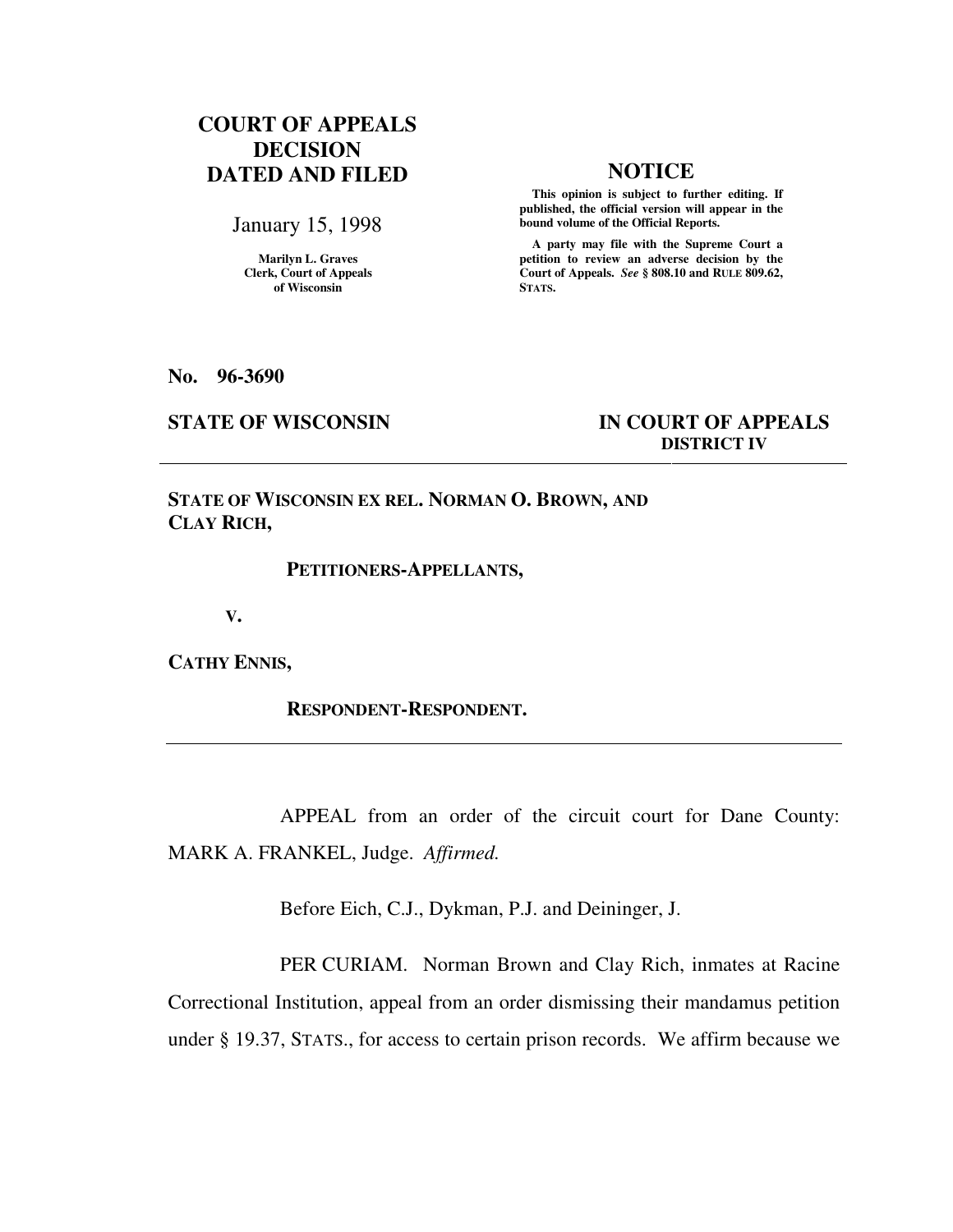conclude that the appellants' original request<sup>1</sup> was insufficient under the Wisconsin open records  $law<sup>2</sup>$ 

Brown and Rich submitted two open records requests to RCI's registrar, Cathy Ennis. The requests read as follows:

> Request any and all books, papers and records relating to the treatment programs at Racine Correctional Institution, also requesting any and all monies for inmates participating in the AODA, Anger management, domestic violence programs, How is it distributed; does it discontinue [sic] or is it given back to its sponsor if the inmate doesn't complete the program? If not where is it going[?]

> Request any and all books, papers and records relating to Inmates phones at Racine Correctional Institution, including contractual papers and records regarding slush funds and rebates and any activity operated at R.C.I. since its opening.

Under § 19.35 (1)(h), STATS., a request under open records law "is

deemed sufficient if it reasonably describes the requested record or the information requested." However, "a request for a record without a reasonable limitation as to subject matter or length of time represented by the record does not constitute a sufficient request." *Id*. Little published precedent in Wisconsin explains the requirements for a sufficient request under § 19.35 (1)(h). However, federal court decisions under the Freedom of Information Act (FOIA) are persuasive authority for the interpretation of similar language in the state statute.

-

 $<sup>1</sup>$  By a previous order, dated November 28, 1995, we directed the circuit court to accept</sup> this case for filing if Brown and Rich proved their indigency because we concluded that "factual determinations" were necessary. At that point, however, the parties did not brief the matter of the reasonableness of the request and the circuit court had assumed it, denying Brown and Rich's motion to waive fees testing the merits of the action.

 $2$  Because we decide this case on the sufficiency of the record requests, we need not consider Brown and Rich's arguments that Ennis failed to make the records available and that they are entitled to costs and damages or to punitive damages. *State v. Castillo*, 213 Wis.2d 488, 492, 570 N.W.2d 44, 46 (1997).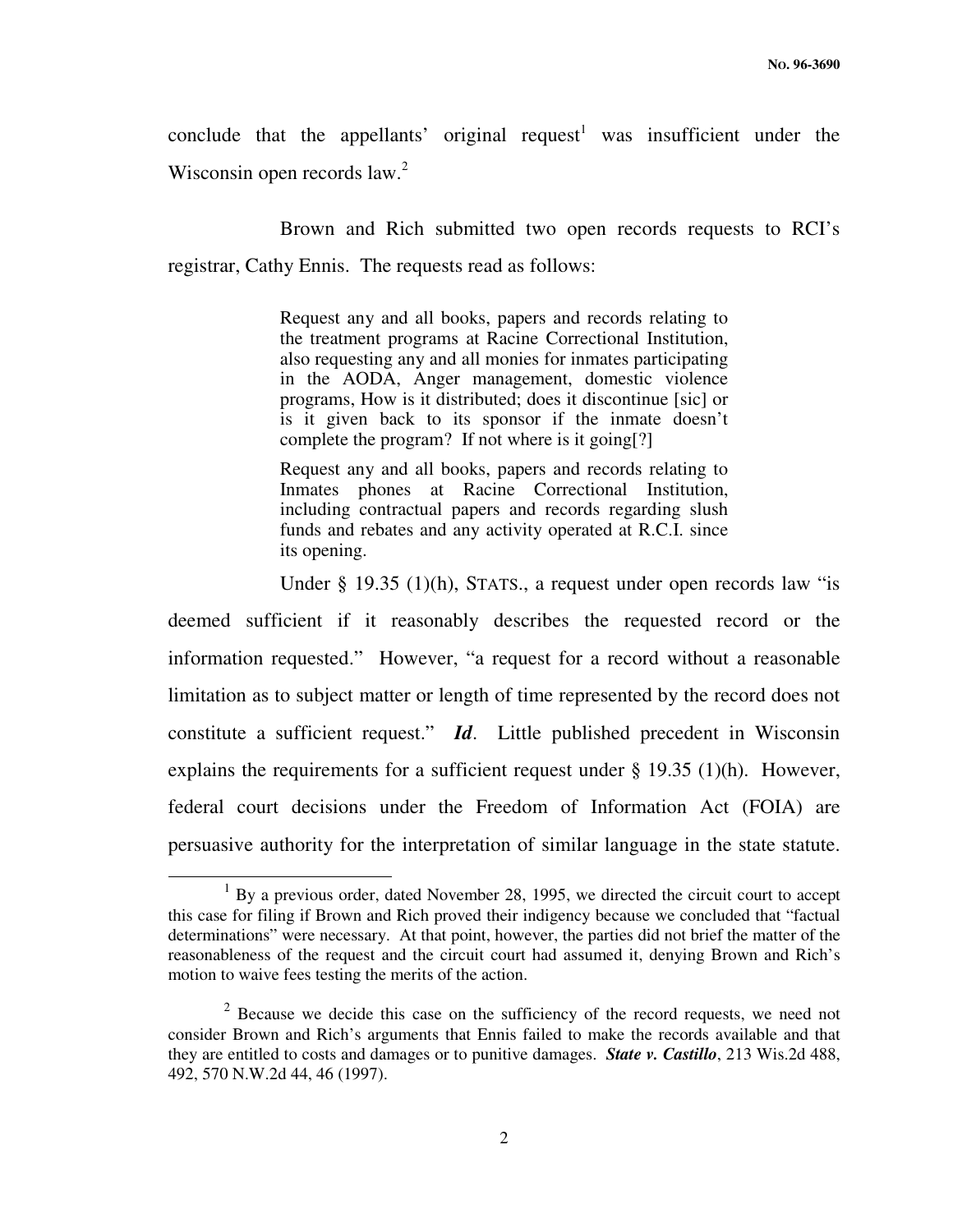*Racine Educ. Ass'n v. Racine Bd. of Educ.*, 129 Wis.2d 319, 326, 385 N.W.2d 510, 512 (Ct. App. 1986).

Under FOIA, as interpreted by federal courts, the analogous requirement in federal law for "identifiable records" "calls for a reasonable description enabling the Government employee to locate the requested records." *Irons v. Schuyler*, 465 F.2d 608, 612 (D.C. Cir. 1972), *cert. denied,* 409 U.S. 1076 (internal punctuation and citation omitted).

The requests here fail because they inadequately describe the records requested, do not sufficiently identify the subject matter, and are unlimited in time. The request for information about "treatment programs at Racine Correctional Institution" may or may not be restricted to specific programs (AODA, anger management, domestic violence). It also may or may not be restricted to information about "monies" and the apparent query about "How is it [presumably, money] distributed; does it discontinue [sic] or is it given back to its sponsor if the inmate doesn't complete program? If not where is it going[?]" The request may encompass records dating back to RCI's inception.

In answering such a request, a records custodian would have to guess whether to respond restrictively, and supply records about funds distribution and escheatment for current AODA, anger management and domestic violence programs; or whether to respond expansively, and supply records about all aspects of all treatment programs since the programs began. Similarly, in answering the request for inmates' telephone records, the records custodian would have to guess whether to respond restrictively, and supply recent records about contractual papers and "slush funds"—assuming this phrase could be understood—or whether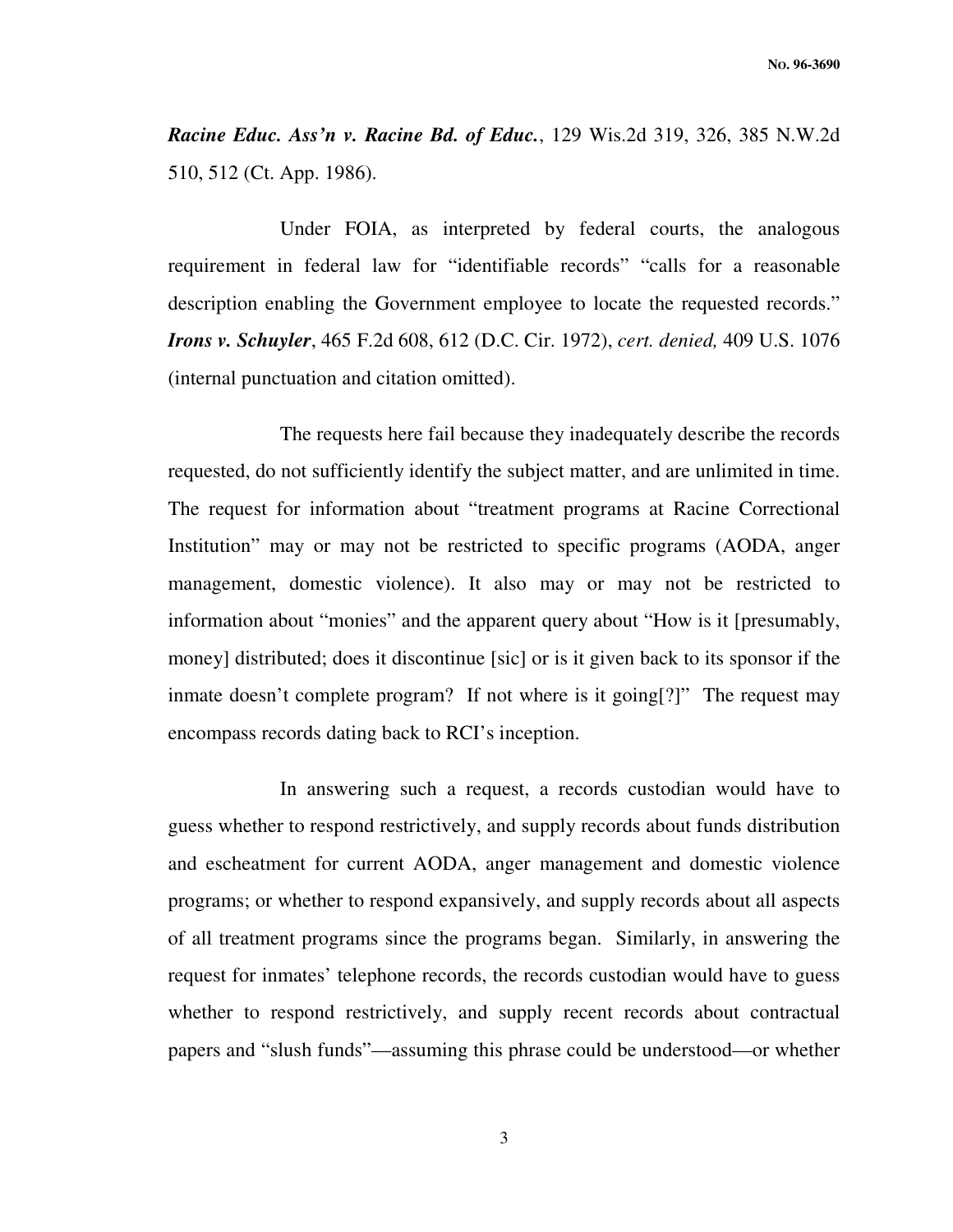to respond expansively, and supply records about any activities (relating to inmates' telephones) since RCI's inception.<sup>3</sup>

Because the requests do not conform to  $\S$  19.35 (1)(h), STATS., we affirm the circuit court's dismissal of this mandamus action.

*By the Court.*—Order affirmed.

This opinion will not be published. *See* RULE 809.23(1)(b)5, STATS.

 $\overline{a}$ 

<sup>3</sup> These proceedings aptly illustrate the problem we describe. After much miscommunication between the parties about inspection of the records, Ennis did supply the records to Brown and Rich. Now, they are apparently dissatisfied with the scope of the response.